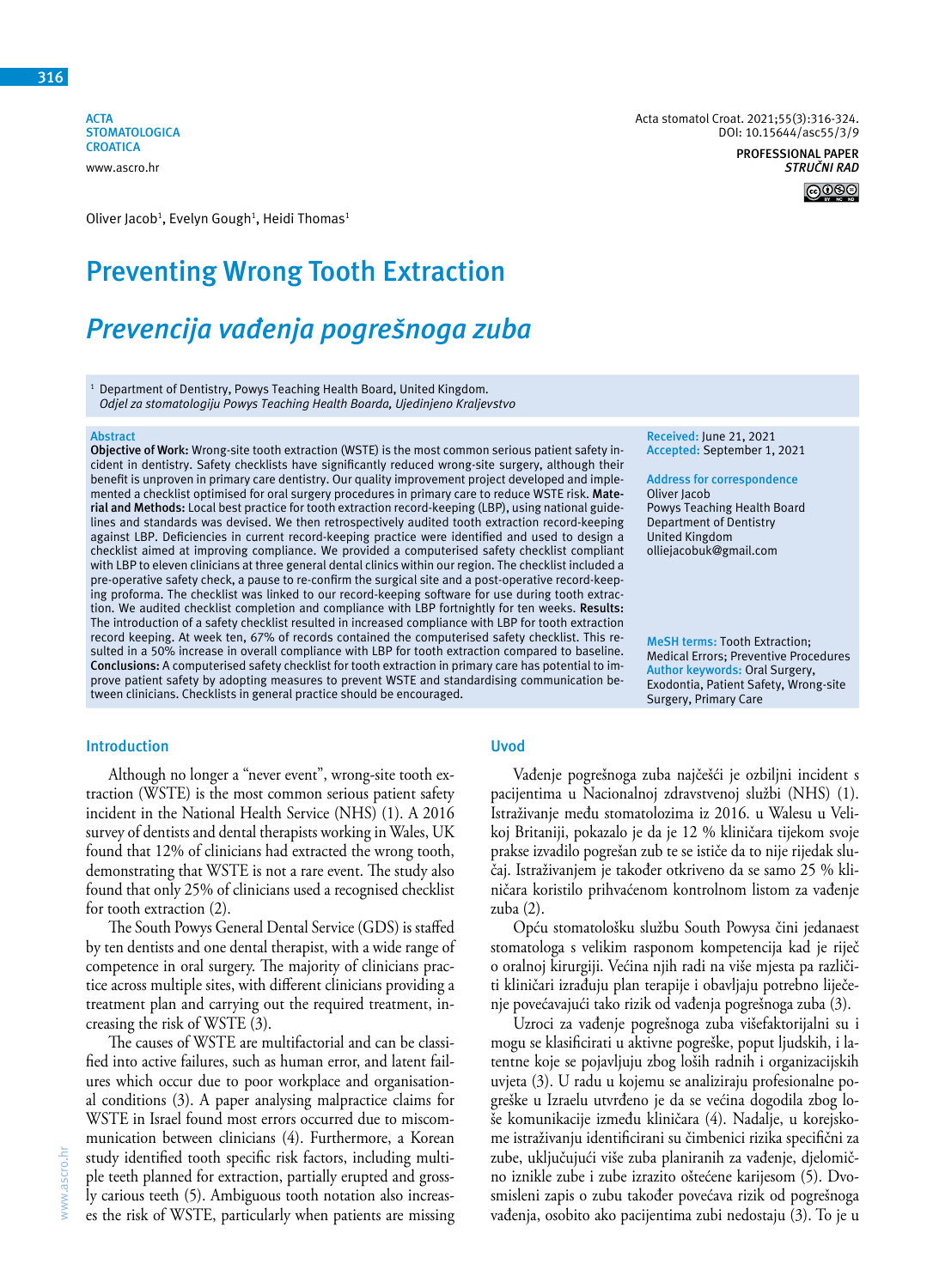teeth (3). This correlates with a study of Welsh general dental practitioners which found that 50% of WSTEs were prior to orthodontics (2).

155 WSTEs were reported to NHS England between 2015-19 (1). A systematic review showed that surgical checklists are a simple strategy for improving patient safety culture and are associated with increased detection of hazards and improved communication amongst team members (6).

The vast majority of patient safety research in dentistry has taken place in secondary care. However, 95% of dental treatment in the United Kingdom is performed in primary care (7), and specialist Oral Surgeons are increasingly working from dental practices (8). Currently there is no evidence demonstrating the effectiveness of safety checklists in general dental practice (7). However, general dental practitioners are knowledgeable about patient safety and are keen to adopt evidence-based interventions to drive improvement (9).

We aimed to explore whether implementing a patient safety checklist reduced the risk of WSTE in general dental practice by defining LBP record-keeping for tooth extraction and undertaking a quality improvement project to evaluate the effect of checklist implementation.

# **Material and methods**

### Model of Improvement

Our quality improvement project utilised plan, do study, act (PDSA) cycles. The project's aim was for all clinical records for non-surgical tooth extraction in South Powys GDS to adhere to LBP by March 2021. The project's outcome measure was the percentage of records for non-surgical tooth extraction complying with LBP, with a corresponding process measure assessing the percentage of records for non-surgical tooth extraction containing the safety checklist. The NHS research ethics committee decision toolkit was used to determine that this project did not require ethical approval.

# Development of Local Best Practice

LBP was designed and optimised for non-surgical tooth extraction under local anaesthetic, using the Faculty of General Dental Practice (UK) Clinical Examination and Record-Keeping: Good Practice Guidelines (10), Oral Surgery Local Safety Standards for Invasive Procedures (LocSSIP) (11) and a consensus discussion between clinicians. LBP consisted of 5 domains: LocSSIP, pre-operative details, local anaesthetic, intraoperative details and post-operative details (Table 1).

# Baseline Compliance

A pilot study retrospectively assessed compliance with LBP, generating baseline data and facilitating the creation of an intervention. We analysed 28 non-surgical tooth extraction records obtained from the Software of Excellence computerised record-keeping system. The patients were treated by two general dentists at one South Powys GDS clinic. A data collection sheet was designed to collect all data defined

korelaciji s istraživanjem općih stomatologa iz Walesa u kojemu je istaknuto da se 50 % pogrešnih vađenja dogodilo prije ortodoncije (2).

Između 2015. i 2019. godine engleskome NHS-u prijavljeno je 155 pogrešnih vađenja (1). Sistematizirani pregledni rad pokazao je da su kirurški kontrolni popisi jednostavna strategija za povećanje sigurnosti pacijenata i povezani su s većim otkrivanjem opasnosti i boljom komunikacijom među članovima tima (6).

Velika većina istraživanja o sigurnosti pacijenata u stomatologiji bavila se sekundarnom zaštitom. Međutim, 95 % liječenja zuba u Ujedinjenom Kraljevstvu provodi se u primarnoj zdravstvenoj zaštiti (7), a specijalizirani oralni kirurzi sve češće rade u ordinacijama (8). Trenutačno nema dokaza koji upućuju na učinkovitost kontrolnih popisa za povećanje sigurnosti u općoj stomatološkoj praksi (7). No opći stomatolozi svjesni su koliko je važna sigurnost pacijenata i žele usvojiti intervencije utemeljene na dokazima za poticanje poboljšanja (9).

Cilj je bio istražiti je li vođenje kontrolnoga popisa smanjilo rizik od vađenja pogrešnoga zuba u općoj stomatološkoj praksi definiranjem najbolje lokalne prakse vođenja evidencije i provedbom projekta o poboljšanju kvalitete za procjenu učinka implementacije kontrolnoga popisa.

# **Materijal i metode**

# Model poboljšanja

Naš projekt o poboljšanju kvalitete uključivao je cikluse planiranja, proučavanja i djelovanja (engl. plan, do study, act PDSA). Cilj je bio da svi stomatolozi u South Powys GDS-u slijede u kliničkim zapisima o vađenju zuba najbolju lokalnu praksu do ožujka 2021. Ishod projekta mjeren je kao postotak zapisa o neoperativnom vađenju zuba u skladu s najboljom lokalnom praksom, s odgovarajućim postotkom zapisa o neoperativnom vađenju zuba koje sadržava sigurnosna kontrolna lista. Priručnik za odlučivanje Etičkoga povjerenstva NHS -a korišten je kako bi se potvrdilo da za ovaj projekt nije potrebno odobrenje toga tijela.

# Razvoj najbolje lokalne prakse

Koristeći se Smjernicama za klinički pregled i vođenje evidencije za fakultete i stomatološke ordinacije (UK) za nekirurško vađenje zuba u lokalnoj anesteziji (10), lokalnim sigurnosnim standardima oralne kirurgije za invazivne zahvate (LocSSIP) (11) i konsenzusnom raspravom između kliničara, razvijena je i optimizirana najbolja lokalna praksa. Sastojala se od pet područja: LocSSIP-a, preoperativnih detalja, lokalnoga anestetika te intraoperativnih i postoperativnih detalja (tablica 1.).

# Početna usklađenost

U pilot-istraživanju, generirajući osnovne podatke i olakšavajući razradu intervencije, retrospektivno je procijenjena usklađenost s najboljom lokalnom praksom. Analizirano je 28 zapisa o vađenju zuba dobivenih iz računalnog sustava za čuvanje podataka Software of Excellence. Pacijente su liječila dva opća stomatologa na klinici GDS u South Powysu. Za prikupljanje svih podataka definiranih kao najbolja lokal-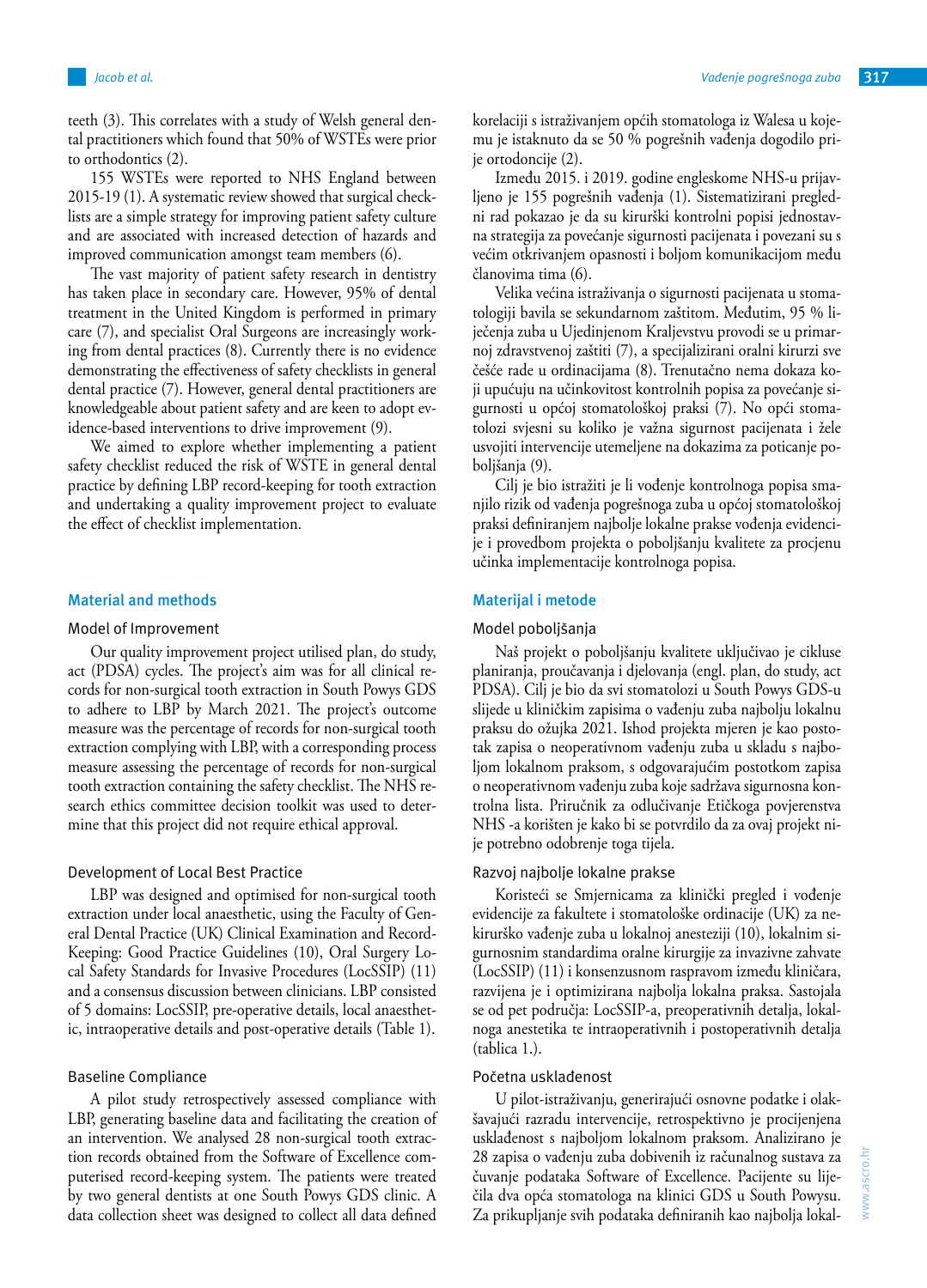| Domain of Local Best Practice . Domene najbolje lokalne prakse |                                                            |                                                     |                                             |                                                |
|----------------------------------------------------------------|------------------------------------------------------------|-----------------------------------------------------|---------------------------------------------|------------------------------------------------|
| LocSSIP                                                        | Pre-Operative •<br>Preoperativno                           | Local Anaesthetic •<br>Lokalna anestezija           | Intra-Operative •<br>Intraoperativno        | Post-Operative •<br>Postoperativno             |
| Assistant • Asistent                                           | Medical History • Anamneza                                 | LA Site • Mjesto LA-e                               | Instruments Used .<br>Korišteni instrumenti | Haemostasis Confirmed •<br>Hemostaza           |
| Patient Details • Detalji o<br>pacijentu                       | Pre-Op Risks / Consent •<br>Preoperativni rizici/pristanak | LA Solution • Otopina LA-e                          | Apices Extracted •<br>Izvađeni zub          | Post-Op Instructions •<br>Postoperativne upute |
| Diagnosis · Dijagnoza                                          | Patient Eaten •<br>Je li pacijent jeo?                     | LA Dose • Doza LA-e                                 |                                             |                                                |
| Treatment Plan •<br>Plan terapije                              |                                                            | LA Batch Number •<br>Serijski broj LA               |                                             |                                                |
| Radiographs Displayed •<br>Analiza rendgena                    |                                                            | LA Expiry Date •<br>Rok valjanosti LA-e             |                                             |                                                |
| Site Confirmed •<br>Potvrda mjesta vađenja                     |                                                            | Confirm Anaesthesia •<br>Potvrda uspjeha anestezije |                                             |                                                |

**Table 1** Record keeping features assigned to each domain of local best practice record keeping for non-surgical tooth extraction. **Tablica 1.** Značajke vođenja evidencije dodijeljene svakoj domeni evidencije najbolje lokalne prakse za neoperativno vađenje zuba

as local best practice for non-surgical tooth extraction. Clinicians were calibrated prior to collecting data.

# Baseline Results

The initial study found that overall compliance with LBP was poor, with LBP achieved in only four categories. 12 of the 17 LBP features were present in over 50% of records. However, none of the records achieved complete compliance with LBP (Fig. 1).

# Intervention

Baseline results highlighted the need for improvement in record-keeping standards for non-surgical tooth extraction. Potential interventions were mapped on an ease-benefit matrix (Fig. 2). A computerised safety checklist was deemed the most appropriate intervention due to its ease of implementation and high likelihood of improving LBP compliance.

A computerised safety checklist corresponding with LBP was created on Software of Excellence (Fig. 3). The checklist consisted of three phases. The "sign-in" phase, completed before delivery of local anaesthetic. Sign-in is used to check the patient's identity and medical history, confirm the surgical site with the patient and dental team, ensure that relevant investigations are available and that procedural risks are discussed. The "time-out" phase is a definite pause before applying instruments to the tooth, re-confirming the surgical site before extraction. The "sign-out" phase is completed after the tooth has been extracted to identify any operative complications, ensure the patient has received post-operative instructions and that records comply with LBP.

10 GDS dentists and one dental therapist consented to participating in the study.

The checklist was linked to all participants Software of Excellence accounts and instructions for its use were provided. When clinicians treatment planned an extraction, the checklist automatically became available. All non-surgical extractions completed by participating clinicians were audited against LBP using a data collection sheet.

na praksa za neoperativno vađenje zuba pripremljena je lista za prikupljanje podataka. Kliničari su kalibrirani prije prikupljanja podataka.

# Početni rezultati

Početno istraživanje pokazalo je da je ukupna usklađenost s najboljom lokalnom praksom bila loša, a najbolja praksa postignuta je samo u četiri kategorije. U više od 50 % zapisa bilo je upisano 12 od 17 značajki najbolje lokalne prakse. No nijednim zapisom nije se postigla potpuna usklađenost s najboljom lokalnom praksom (slika 1.).

#### Intervencija

Početni rezultati pokazali su da je potrebno poboljšati standard vođenja evidencije neoperativnoga vađenja zuba. Potencijalne intervencije su mapirane (slika 2.). Digitalni sigurnosni kontrolni popis ocijenjen je kao najprikladnija intervencija zbog svoje jednostavnosti u provedbi i velike vjerojatnosti da će se poboljšati usklađenost s najboljom lokalnom praksom.

Digitalni sigurnosni kontrolni popis koji odgovara najboljoj lokalnoj praksi izrađen je u programu Softvere of Excellence (slika 3.). Sastojao se od triju faza. Tako faza *prijave* završava prije davanja lokalnog anestetika. Prijava se koristi za provjeru identiteta pacijenta i povijesti bolesti, s pacijentom i stomatološkim timom potvrđuje se mjesto vađenja, osigurava se dostupnost relevantnih nalaza i raspravlja o proceduralnim rizicima. Faza *time-out* zapravo je stanka prije postavljanja instrumenta na zub, čime se ponovno potvrđuje mjesto vađenja prije same ekstrakcije. Faza *odjave* dovršava se nakon vađenja zuba radi identifikacije bilo kakvih komplikacija tijekom operacije, provjerava se je li pacijent dobio postoperativne upute i jesu li zapisi u skladu s najboljom lokalnom praksom.

Ukupno 11 stomatologa pristalo je sudjelovati u istraživanju.

Kontrolni popis bio je povezan sa svim korisnicima računa programa Software of Excellence i dane su upute za njegovu uporabu. Kad su liječnici planirali ekstrakciju, kontrolni popis automatski je postao dostupan. Sva neoperativna vađenja koja su obavili stomatolozi revidirana su prema najboljoj lokalnoj praksi s pomoću tablice za prikupljanje podataka.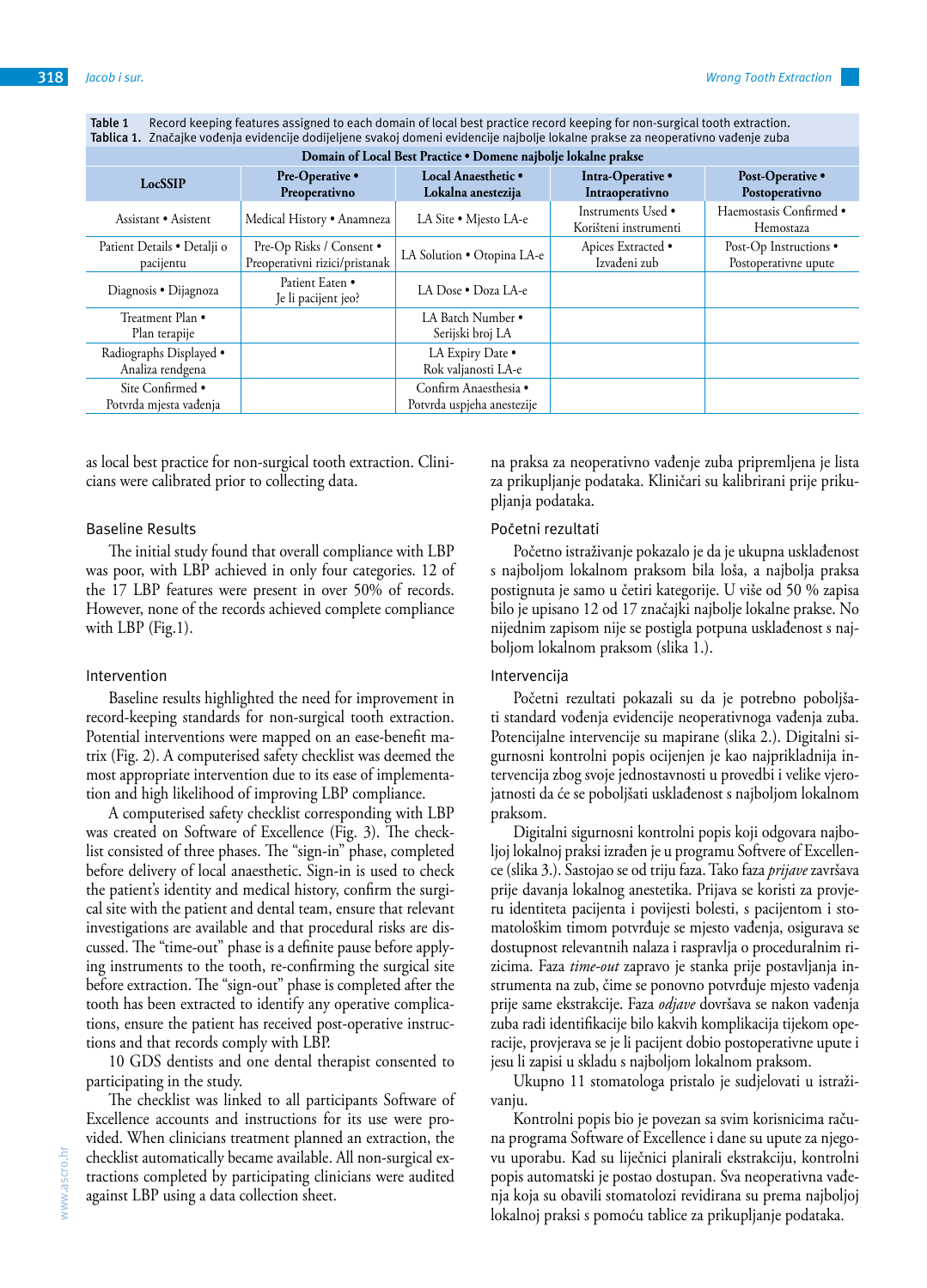

**Figure 1** Pareto chart demonstrating non-compliance in each record keeping feature associated with LBP record keeping for non-surgical tooth<br>extraction. extraction.

**Slika 1.** Paretov grafikon – pokazuje neusklađenost u svakoj značajki vođenja evidencije povezane s najboljom lokalnom praksom za neoperativno vađenje zuba neoperativno vadenje zuba<br>**Figure 2** Ease-benefit matrix exploring potential interventions to increase compliance with LBP for non-surgical tooth extraction.

**Slika 2.** Matrica istražuje moguće intervencije za povećanje usklađenosti s najboljom lokalnom praksom za neoperativno vađenje zuba

**Figure 3** South Powys GDS record keeping checklist for non-surgical tooth extraction.

**Slika 3.** Kontrolni popis South Powys GDS-a za vođenje evidencije o neoperativnom vađenju zuba

**Figure 4** Percentage template completion and overall compliance with LBP for non-surgical tooth extraction over ten weeks in Powys GDS. **References Slika 4.** Postotak ispunjenosti predloška i ukupna usklađenost s najboljom lokalnom praksom za neoperativno vađenje zuba tijekom deset tjedana u Powys GDS-u

**Figure 5** Percentage compliance with local best practice for non-surgical tooth extraction in South Powys GDS by Domain.

**Slika 5.** Postotak usklađenosti s najboljom lokalnom praksom za nekirurško vađenje zuba u South Powys GDS-u prema domeni

# **Results**

Ten dentists and one dental therapist performed seven-<br>Ukupno 11 stomatolo survey/ ty non-surgical tooth extractions at three GDS clinics over 3. Saksena A, Pemberton MN, Shaw A, Dickson S, Ashley MP. Preventing wrong tooth Srednji postotak ispunjenosti kontrolnoga popisa tijekom ten weeks.

The median percentage checklist completion over ten<br> $\frac{1}{25}$ weeks was 75.5%. Initial uptake was low, with only 18% of zak – poslije dva tjedna sam records containing the safety checklist at two weeks. Check-<sub>gu</sub>

#### Tooth - Experimental and Wales [Internet]. 2016. Available from: 2016. Available from: 2016. Available from: 2016. Available from: 2016. Available from: 2016. Available from: 2016. Available from: 2016. Available from: 201 **Rezultati**

Ukupno 11 stomatologa u deset je tjedana obavilo sedamdeset neoperativnih vađenja zuba u trima klinikama GDS-a.

extraction: Experience in developmentation: Experience in developmentation of and implementation of an outpati<br>The second intervention of an outpatient and implementation of an outpatient and implementation of an outpatie tih deset tjedana iznosio je 75,5 %. Početni unos bio je nizak – poslije dva tjedna samo je 18 % zapisa sadržavalo sigurnosni kontrolni popis. Popunjavanje kontrolnoga popi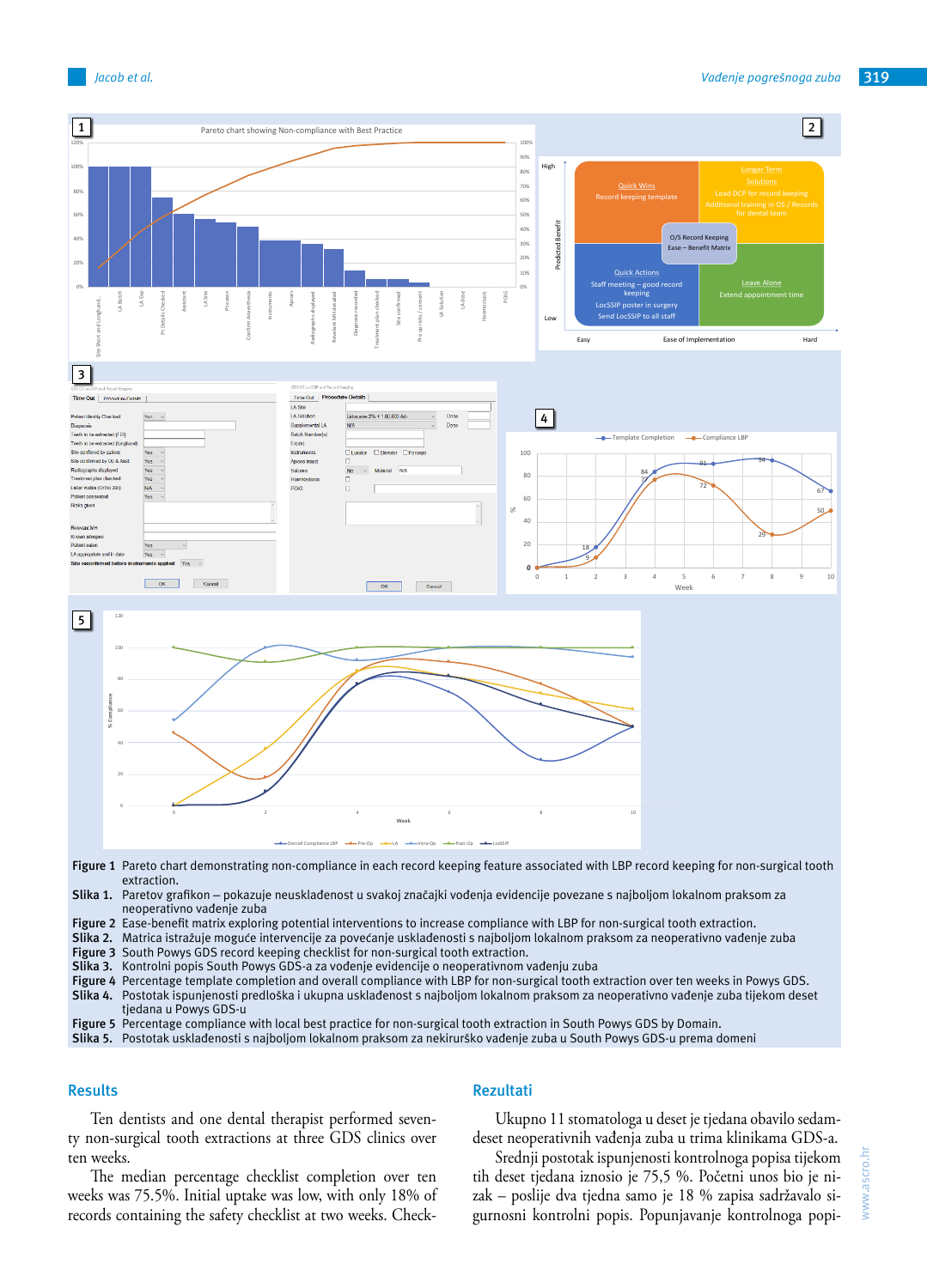list completion significantly increased, reaching 94% at week eight before falling to 67% at week 10 (Fig. 4). 56 of the 70 records assessed contained the safety checklist.

We defined overall compliance with LBP as the presence of all record-keeping features in each of the five domains. Median compliance with LBP was 39.5%. Initial compliance with LBP was low, reaching 9% at two weeks. Compliance peaked at 77% in week four before falling to 29% at week eight and rising to 50% at week 10 (Fig. 4). When clinicians used the safety checklist, we noted weaknesses in naming the assistant for the procedure and recording local anaesthetic details. Compliance with LBP for each domain is explored below.

The LocSSIP domain of LBP consisted of six recordkeeping features: Name of assistant, patient details checked, diagnosis recorded, treatment plan checked, radiographs displayed, and site confirmed with the patient and dental team. Compliance with the LocSSIP domain was 9% at two weeks. LocSSIP compliance peaked at 82% in week six and fell to 50% at week ten. Weaknesses in compliance with the LocS-SIP domain were predominantly due to failures in recording patient details and displaying radiographs.

We defined compliance with the pre-operative details domain of LBP as the presence of three record-keeping features: Relevant medical history and allergies detailed, pre-operative risks and discussion of consent detailed and patient eaten. Compliance with the pre-operative details domain dropped from a baseline of 46% to 18% at week two, peaking in week six at 91% before falling to 50% at week 10. The recording of medical history (93%) and pre-operative risks/consent (90%) was strong. However, recording of whether the patient had eaten was poor, being present in 67% of records.

Compliance with the local anaesthetic (LA) domain of LBP was defined as the presence of six record-keeping features: LA site, solution, dose, batch number, expiry date and confirmation of successful anaesthesia. After introducing the safety checklist, compliance with LA local best practice was 36% at two weeks. LA compliance peaked at 85% in week four before falling to 61% at week ten. Weak LA compliance resulted from the poor recording of anaesthetic batch number and expiry dates, present in 71% and 70% of records, respectively.

We defined compliance with the intra-operative details domain of LBP as the presence of two record-keeping features: instruments used for tooth extraction and confirmation of complete tooth extraction. Compliance with intraoperative details was strong, increasing from 54% at baseline to 100% at week two. We also achieved 100% compliance with recording intra-operative details in weeks six and eight, with the lowest compliance recorded at 92% in week 4.

Compliance with the post-operative details domain was defined as the presence of two record-keeping features: haemostasis and delivery of post-operative instructions. Compliance in this domain was strong, falling from 100% at baseline to 91% at week two before maintaining 100% compliance in weeks four to ten (Fig. 5).

sa značajno se povećalo i dosegnulo 94 % u osmom tjednu prije nego što je palo na 67 % u desetome tjednu (slika 4.). Ukupno 56 od 70 ocijenjenih zapisa sadržavalo je sigurnosnu kontrolnu listu.

Općenita usklađenost s najboljom lokalnom praksom definirana je kao bilježenje svih značajki u vođenju evidencije u svakoj od pet domena. Srednja usklađenost s najboljom lokalnom praksom iznosila je 39,5 %. Početna usklađenost s najboljom lokalnom praksom bila je niska – nakon dva tjedna iznosila je 9 %. Usklađenost je dosegnula vrhunac od 77 % u četvrtome tjednu prije nego što je pala na 29 % u osmom tjednu i porasla na 50 % u desetome tjednu (slika 4.). Kada su kliničari upotrebljavali sigurnosni popis za provjeru uočili smo nedostatke pri imenovanju asistenta za zahvat i u bilježenju pojedinosti o lokalnoj anesteziji. Usklađenost s LBP-om za svaku domenu istražuje se u nastavku.

LocSSIP domena najbolje lokalne prakse sastojala se od šest značajki vođenja evidencije: imena asistenta, provjerenih podataka o pacijentu, zabilježene dijagnoze, provjerenoga plana terapije, analizirane rendgenske snimke i mjesta vađenja potvrđenog s pacijentom i stomatološkim timom. Usklađenost s domenom LocSSIP bila je 9 % nakon dva tjedna. Usklađenost s LocSSIP-om dosegnula je vrhunac od 82 % u šestom tjednu, a u desetome pala je na 50 %. Manjkavosti u domeni LocSSIP uglavnom su bile posljedica pogrešaka u bilježenju podataka o pacijentu i prikazivanju rendgenske snimke.

Usklađenost s preoperativnim detaljima najbolje lokalne prakse definirali smo kao bilježenje triju značajki vođenja evidencije – to su relevantna anamneza i alergije, preoperativni rizici i rasprava o pristanku te podatak o tome je li pacijent jeo. Usklađenost s domenom preoperativnih detalja pala je s početnih 46 % na 18 % u drugome tjednu, a u šestom tjednu dosegnula je 91 % prije nego što je u desetome tjednu pala na 50 %. Bilježenje anamneze (93 %) i preoperativnih rizika/pristanka (90 %) bilo je na visokoj razini. No podatak je li pacijent jeo zabilježen je u samo 67 % zapisa.

Usklađenost s domenom lokalne anestezije (LA) najbolje lokalne prakse definirana je kao bilježenje šest značajki vođenja evidencije. To su mjesto ubrizgavanja lokalne anestezije, otopina, doza, serijski broj, rok valjanosti i potvrda da je anestezija bila uspješna. Nakon što je uveden sigurnosni kontrolni popis, usklađenost s najboljom lokalnom praksom kad je riječ o anesteziji, iznosila je 36 % poslije dva tjedna. Usklađenost u domeni LA dosegnula je vrhunac od 85 % u četvrtome tjednu prije nego što je pala na 61 % u desetome tjednu. Slaba usklađenost u domeni LA rezultat je lošeg evidentiranja serijskoga broja anestetika i roka valjanosti u 71 %, zapisa, odnosno 70 %.

Usklađenost s domenom intraoperativnih detalja najbolje lokalne prakse definira je kao bilježenje dviju značajki vođenja evidencije – instrumenata koji se upotrebljavaju za vađenje zuba i potvrde potpunoga vađenja zuba. Usklađenost s intraoperativnim detaljima bila je dobra i povećavala se s 54 % na početku na 100 % u drugome tjednu. Također je postignuta 100-postotna usklađenost u bilježenju intraoperativnih detalja u šestom i osmom tjednu, a najniža je bila zabilježena je u četvrtome tjednu – 92 %.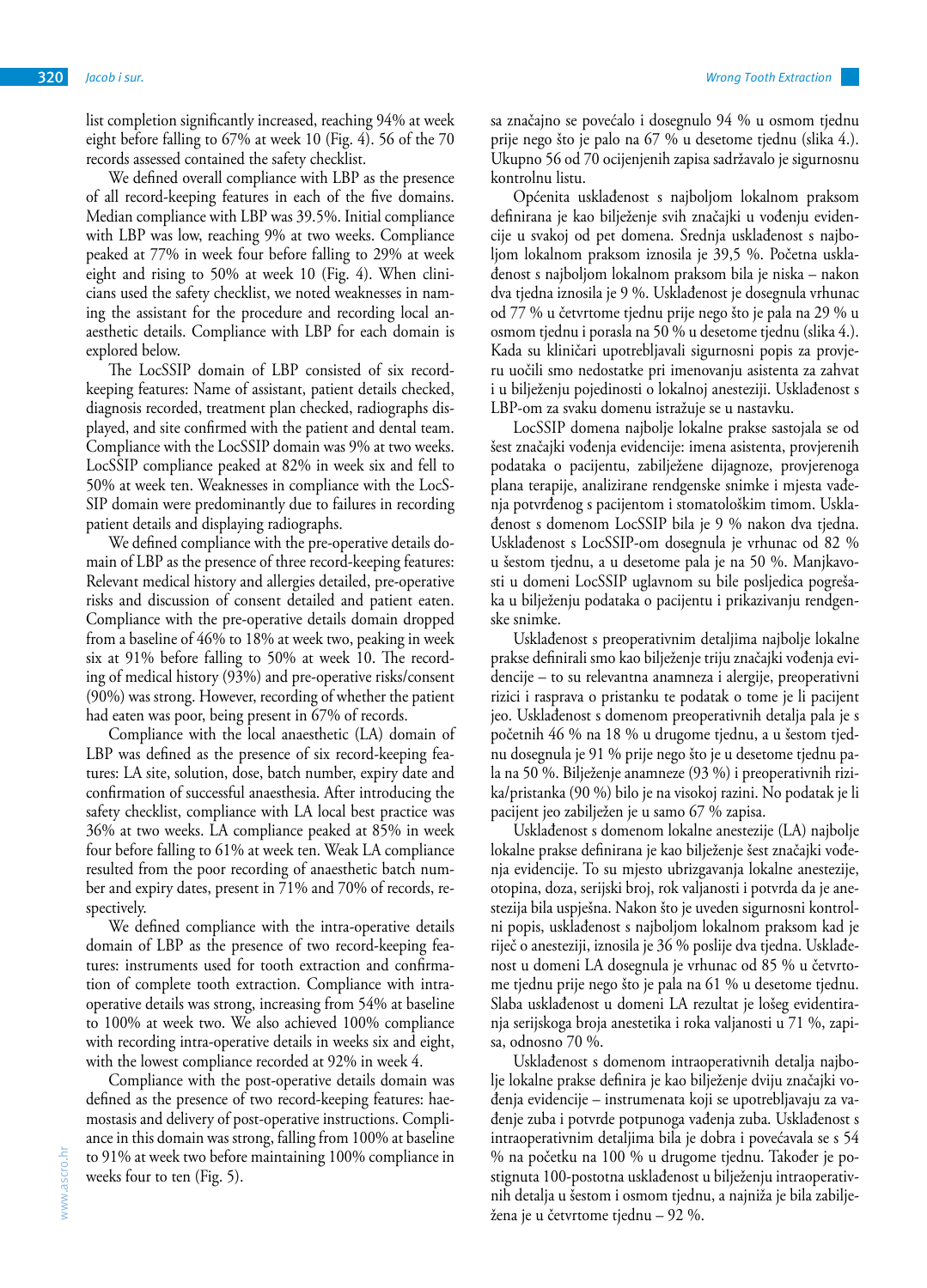# **Discussion**

We carried out a quality improvement project to improve record-keeping standards for non-surgical tooth extractions in primary care, to protect patients and the dental team against WSTE. Since implementing a computerised safety checklist in our service, there have been no serious patient safety events or WSTEs.

In the absence of a serious patient safety event, a key measure of success was whether using the computerised safety checklist resulted in increased compliance with LBP recordkeeping for non-surgical tooth extraction. This is a strong indicator of patient safety as implementing a surgical safety checklist has been linked with a reduction in harm to patients undergoing tooth extraction (3,6,12).

After ten weeks we found that checklist completion led to increased compliance with LBP record-keeping in a primary care setting. Informal conversations with clinicians revealed that they found the computerised safety checklist accessible and efficient, increasing the likelihood of usage and potentially reducing the high levels of workplace stress experienced by dental professionals (13,14). However, at week 8, 94% of records contained a safety checklist, but only 29% complied with LBP.

Weaknesses in compliance with LBP in the presence of a safety checklist were generally the result of failure to record the assistant's name and the LA batch number and expiry date. There was no dedicated area in the checklist for the clinician to name their assistant. This error in checklist design relied on the clinician to record the assistant's name in a free text box. There is no legal or obligatory requirement to record LA batch number and expiry dates (15). However, we included this as part of LBP because in our department we do not operate a robust system to track LA. We postulated that clinicians did not record LA details as this required the clinician to refer back to the cartridges after surgery. The cartridges' information is displayed in small font, and cartridges are often discarded before the end of surgery. To rectify this weakness in compliance, we aim to introduce a whiteboard system where LA details are updated before each session.

Our study demonstrated the benefit of implementing a safety checklist for non-surgical tooth extraction in primary care to protect patients by ensuring compliance with LBP record-keeping and standardising communication between clinicians. However, data was collected over a short timeframe from three general dental clinics with similar demographics, limiting generalisability.

Furthermore, implementation of a safety checklist is one small part of four strategic areas identified by Pemberton (16) when developing a patient safety culture in dentistry:

Usklađenost s domenom postoperativnih detalja definirana je kao bilježenje dviju značajki vođenja evidencije – hemostaze i davanja postoperativnih uputa. Usklađenost u toj domeni bila je velika, no pala je sa 100 % na početku na 91 % u drugome tjednu prije nego što se vratila na 100 % u četvrtome do desetome tjednu (slika 5.).

#### **Rasprava**

Projekt o poboljšanju kvalitete proveden je kako bi se poboljšali standardi vođenja evidencije o neoperativnom vađenju zuba u primarnoj zaštiti da bi se zaštitili pacijenti i stomatološki tim od vađenja pogrešnoga zuba. Poslije uvođenja u našu službu digitalnoga sigurnosnoga kontrolnoga popisa nije bilo ozbiljnijih događaja u vezi sa sigurnošću pacijenata ili vađenja pogrešnoga zuba.

Ključna mjera za izbjegavanje ozbiljnih incidenata, kad je riječ o pacijentima, bila je upotreba digitalne sigurnosne liste, što je rezultiralo povećanom usklađenošću s evidencijom najbolje lokalne prakse za neoperativno vađenju zuba. To je snažan pokazatelj sigurnosti pacijenata jer je vođenje kontrolnoga popisa povezano sa smanjenjem štetnih događaja pri vađenju zuba (3, 6, 12).

Nakon deset tjedana ustanovljeno je da je ispunjavanje kontrolnoga popisa povećalo usklađenost s vođenjem evidencije o najboljoj lokalnoj praksi u ustanovama primarne zdravstvene zaštite. Neformalni razgovori s kliničarima otkrili su da se digitalni sigurnosni kontrolni popis smatra pristupačnim i učinkovitim, što povećava vjerojatnost upotrebe. Međutim, u osmom je tjednu 94 % zapisa sadržavalo sigurnosni kontrolni popis, ali samo je 29 % bilo u skladu s najboljom lokalnom praksom.

Nedostatci, kad je riječ o usklađenosti s najboljom lokalnom praksom u sigurnosnom kontrolnom popisu, najčešće su bili rezultat neuspješnog evidentiranja imena asistenta, serijskoga broja lokalne anestezije i roka njezine valjanosti. Na popisu za provjeru kliničar nije imao gdje upisati ime svojega asistenta. Taj propust u kontrolnome popise navodio je kliničara da ime asistenta zabilježi u neki slobodni okvir za tekst. Ne postoji pravni ili obvezni zahtjev (13) za evidentiranje serijskoga broja lokalne anestezije i njezina roka valjanosti (13). Međutim, to smo uključili kao dio najbolje lokalne prakse jer na našem odjelu nemamo strogi sustav za praćenje lokalne anestezije. Pretpostavili smo da kliničari nisu bilježili pojedinosti o anesteziji jer jer se od njih nije zahtijevalo da nakon zahvata ponovno pregledaju ampule. Podatci na ampulama navedeni su sitnim slovima i one se često bacaju prije kraja zahvata. Kako bi se ispravio taj nedostatak u skladu s pravilima, nastoji se uvesti sustav bijele ploče u kojemu se detalji o anesteziji ažuriraju prije svake sesije.

Naše je istraživanje pokazalo korist od ispunjavanja sigurnosnoga kontrolnoga popisa za neoperativno vađenje zuba u primarnoj zaštiti radi zaštite pacijenata, osiguravajući usklađenost s evidencijom najbolje lokalne prakse i standardizirajući komunikaciju među kliničarima. No podatci su prikupljeni u kratkom razdoblju u trima općim stomatološkim klinikama sa sličnom demografijom, čime su ograničeni zaključci o općoj populaciji.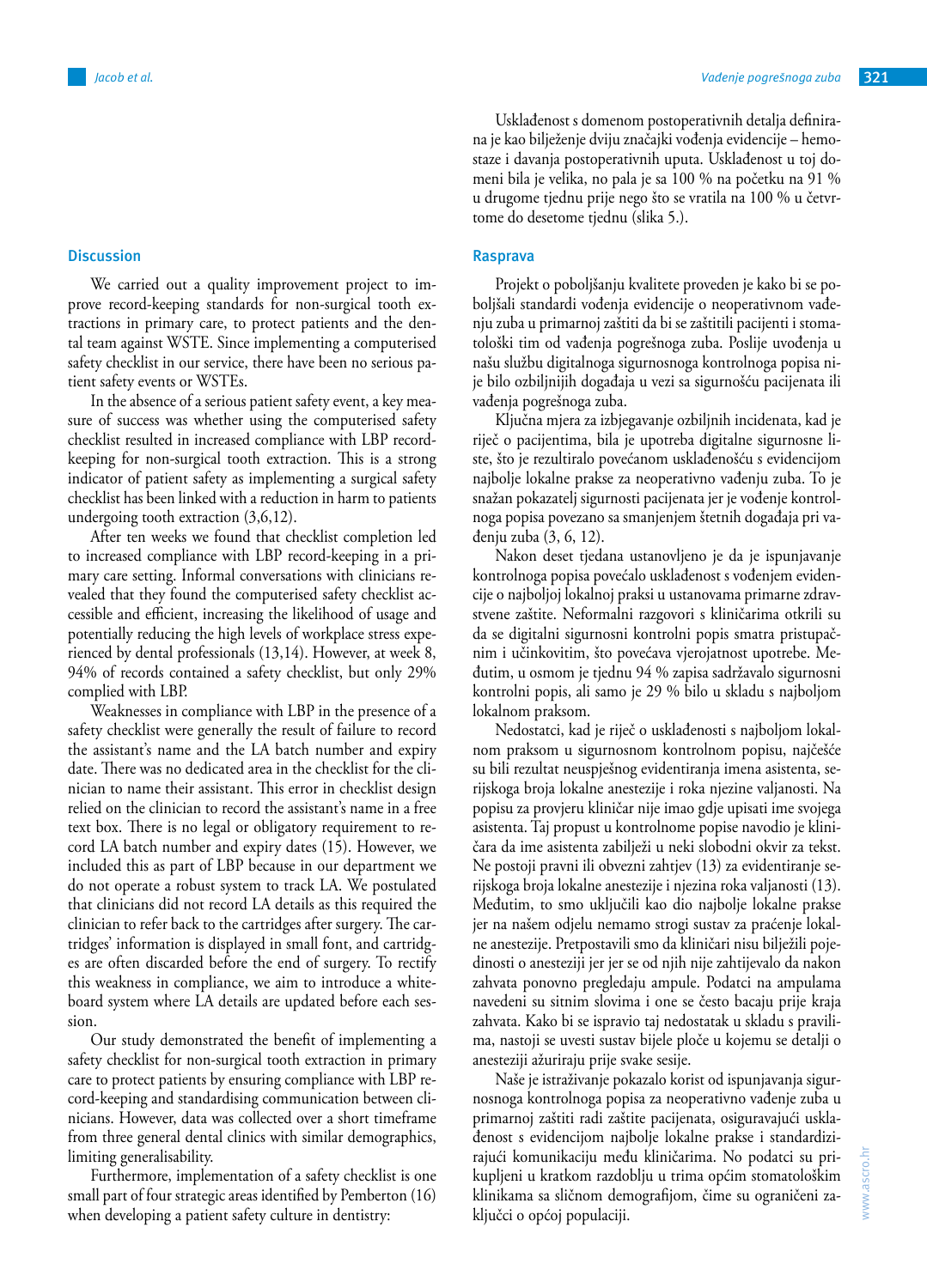1. Incident reporting; 2. Evaluating incidents to identify best practice; 3. Communication and education about patient safety; 4. Building a safety culture

Although safety checklists have shown promise in reducing harm to patients undergoing dental procedures, Saksena (3) reported multiple WSTEs, despite introducing a safety checklist in a large teaching hospital. There is also some concern surrounding the notion that implementing a safety checklist improves patient care, with the nuances of checklist culture requiring further exploration (7).

Our experience was that the safety checklist was often used as a "box-ticking exercise", with clinicians failing to record the "sign-in" process before the procedure and neglecting to undertake a formal pause for site verification. This view is supported by Saksena (3), who identified deficiencies in teamwork and communication leading to poor compliance with patient safety measures in the presence of strong checklist compliance.

Safety checklists are a powerful tool in the patient safety armamentarium for reducing the risk of WSTE. They act as an aide-mémoire and standardise record-keeping procedures. However, for checklists to be effective, they must be used correctly and contribute to the broader departmental safety culture. We must take a pro-active approach to patient safety and avoid becoming comfortable in the absence of adverse patient safety incidents. All team members must understand their role, communicate effectively, have accountability for their actions and feel empowered to voice any ideas or concerns (3,7). Empowering team members and creating a blame-free environment stems from effective leadership. Patient Safety First recommends introducing patient safety champions at all seniority levels within an organisation (3). Workforce training is also key to ensuring patient safety and should start at undergraduate level for clinicians, continuing through their career (17). A systematic review demonstrated that involving junior staff in a training session on wrong-site surgery and clinical guidelines resulted in a reduction in the incidence of WSTE (18).

To further investigate the role of safety checklists in preventing WSTE, we must refine our checklist for use in primary care and ensure that it complies with LBP. Firstly we will formalise initial discussions held during this study by undertaking a series of structured interviews with participating clinicians to investigate their views on patient safety culture and gather suggestions for checklist optimisation. We will then undertake a second PDSA cycle to assess changes in compliance with LBP and checklist completion. We will also build upon our departmental patient safety culture by appointing staff champions and ensuring that all staff receive patient safety training.

Patient safety is a relatively new concept within primary care dentistry, although it is strongly supported by general dental practitioners (7,9). We intend to expand our quality improvement project to a wider cohort of general dental practices to benefit the greatest number of patients and dental teams.

Nadalje, vođenje kontrolnoga popisa mali je dio četiriju strateških područja koja je identificirao Pemberton (14) pri razvoju kulture sigurnosti pacijenata u stomatologiji:

1. prijavljivanje incidenata; 2. vrjednovanje incidenata radi utvrđivanja najbolje prakse; 3. komunikacija i edukacija o sigurnosti pacijenata; 4. ustroj sigurnosne kulture.

Iako su se sigurnosni kontrolni popisi pokazali korisnima u smanjenju štete za pacijente koji se podvrgavaju stomatološkim zahvatima, Saksena (3) je prijavio više pogrešnih vađenja unatoč uvođenju sigurnosnoga kontrolnoga popisa u velikoj bolnici. Također postoji problem s prihvaćanjem stajališta da vođenje kontrolnoga popisa poboljšava skrb o pacijentima (7).

Naše je iskustvo pokazalo da se sigurnosni kontrolni popis često koristio kao *vježba za označivanje kućica*, pri čemu kliničari nisu uspjeli zabilježiti proces *prijave* prije postupka i zanemarili su formalnu stanku za provjeru mjesta vađenja. To stajalište podupire Saksena (3) koji je identificirao nedostatke u timskom radu i komunikaciji koji rezultiraju lošom usklađenošću s mjerama sigurnosti za pacijenata, uz prisutnost jake usklađenosti s kontrolnim popisima.

Sigurnosni kontrolni popisi moćan su alat koji jamči sigurnost pacijenata i smanjuje rizik od vađenja pogrešnoga zuba. Oni djeluju kao pomoćnici i standardiziraju postupke vođenja evidencije. No kako bi kontrolni popisi bili učinkoviti, moraju se pravilno upotrebljavati i pridonijeti široj sigurnosnoj kulturi. Moramo zauzeti proaktivan pristup sigurnosti pacijenata i izbjegavati ući u zonu opuštenosti zbog izostanka sigurnosnih incidenata u obradi pacijenata. Svi članovi tima moraju razumjeti svoju zadaću, učinkovito komunicirati, odgovarati za svoje postupke i osjećati se ovlaštenima predložiti bilo kakve ideje ili istaknuti nedoumice (3, 7). Osnaživanje članova tima i stvaranje okružja bez krivnje proizlazi iz učinkovitoga vodstva. Patient Safety First preporučuje uvođenje prvaka u sigurnost na svim razinama unutar organizacije (3). Izobrazba osoblja također je ključna za sigurnost pacijenata i trebala bi početi na preddiplomskom studiju kliničara i nastaviti se tijekom njihove karijere (15). Sistematizirani pregledni rad pokazao je da je uključivanje mlađeg osoblja u izobrazbu o vađenju pogrešnoga zuba i davanje kliničkih smjernica rezultiralo manjom učestalošću pogrešnoga vađenja (16).

Kako bi se dodatno istražila uloga sigurnosnih kontrolnih popisa u sprječavanju vađenja pogrešnoga zuba, mora se poboljšati kontrolni popis za upotrebu u primarnoj zaštiti i osigurati da je u skladu s najboljom lokalnom praksom. Najprije ćemo formalizirati početne rasprave održane tijekom ovog istraživanja nizom strukturiranih intervjua s kliničarima sudionicima kako bismo istražili njihova stajališta o sigurnosnoj kulturi i prikupili prijedloge za optimizaciju kontrolnih popisa. Zatim će se poduzeti drugi ciklus PDSA-e za procjenu promjena u skladu s najboljom lokalnom praksom i ispunjavanje kontrolnoga popisa. Također će se poticati sigurnosna kultura na odjelu imenovanjem prvaka među osobljem i osiguravanjem da sve osoblje pohađa predavanja o sigurnosti pacijenata.

Sigurnost pacijenata razmjerno je nov koncept u stomatološkoj primarnoj zdravstvenoj zaštiti, iako ga snažno po-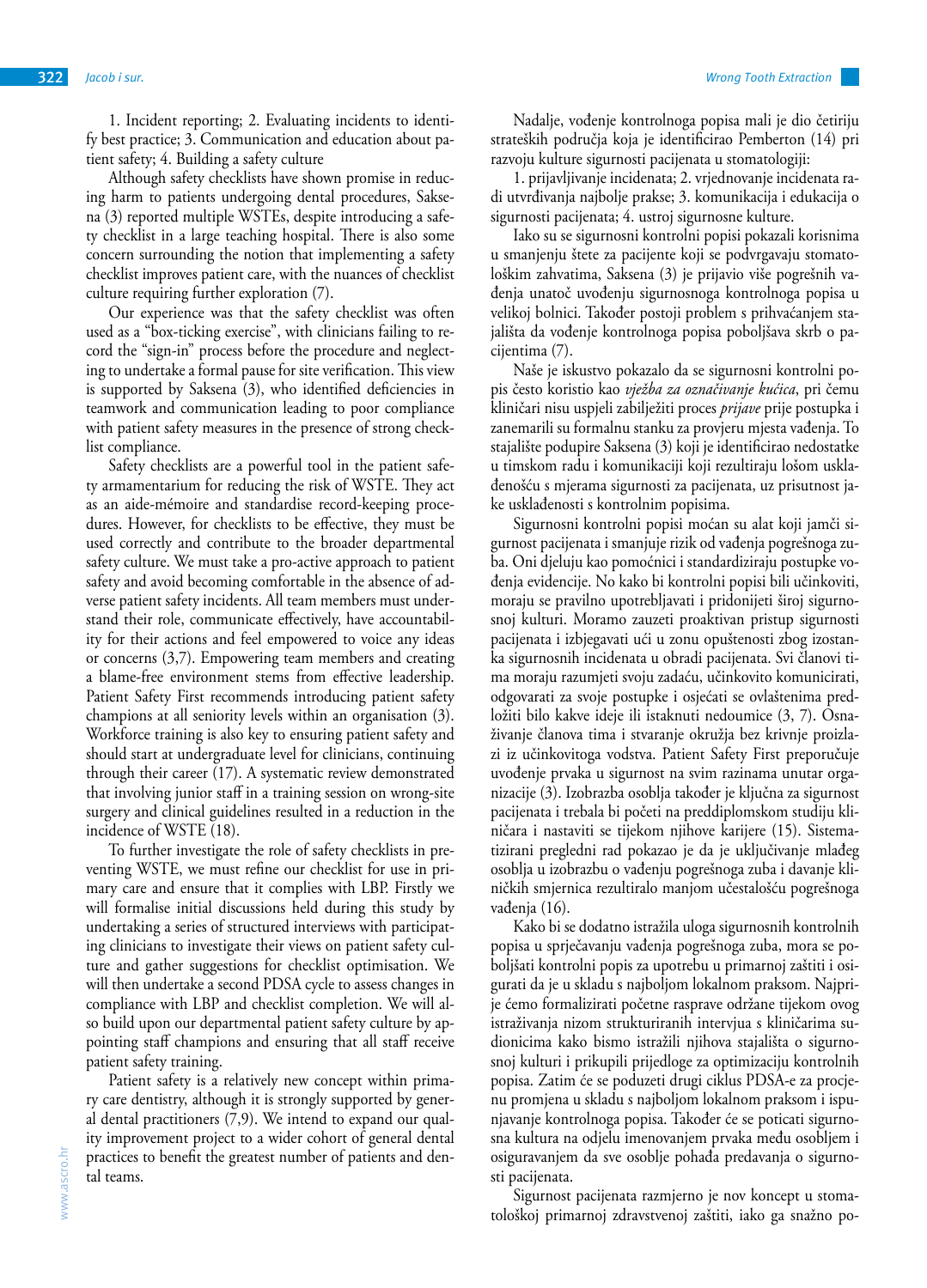# **Conclusion**

A computerised safety checklist for non-surgical tooth extraction in primary care demonstrates the potential to improve patient safety, by adopting measures to prevent WSTE and standardising communication between clinicians. However, we must ensure that safety checklists are used correctly and contribute to a broader patient safety culture. Further research amongst general dental practitioners is needed to optimise the use of safety templates in primary dental care.

# **Acknowledgements**

We did not receive any funding directly relevant to the content of this manuscript. The authors received no financial support for this research. The authors would like to thank the organisers of the 9<sup>th</sup> Virtual World Congress of Dental Students. This paper was presented at the congress and was awarded first place in the postgraduate scientific programme  $5<sup>th</sup> - 7<sup>th</sup>$  May 2021. We wish to thank all participants for their contribution to the study. Particularly Drs Frances Evelegh, Claire Totten and Elana Phillips for their assistance in data collection.

# **Conflict of Interest**

The authors declare no conflicts of interest.

**Author's contributions: O.J.** – contributed to the concept and methodology; acquisition, analysis, and interpretation of data; drafting the article and providing final approval of the version to be published. **E.G.** – contributed to acquisition, analysis and interpretation of data; providing final approval of the version to be published. **H.T.** – contributed to the concept and methodology; supervision of the study.

dupiru opći stomatolozi (7, 9). Naš projekt o poboljšanju kvalitete namjeravamo proširiti na brojniju kohortu općih stomatoloških ordinacija kako bismo bili od koristi najvećem broju pacijenata i stomatoloških timova.

# **Zaključak**

Digitalni sigurnosni kontrolni popis za neoperativno vađenje zuba u primarnoj zdravstvenoj zaštiti pokazuje da se može poboljšati sigurnost pacijenata ako se donesu mjere za sprječavanje vađenja pogrešnoga zuba i standardizira komunikacija između kliničara. No mora se osigurati da se oni pravilno koriste i pridonijeti široj kulturi sigurnosti pacijenata. Potrebna su daljnja istraživanja među općim stomatolozima kako bi se optimizirala uporaba sigurnosnih predložaka u primarnoj stomatološkoj zaštiti.

# **Zahvale**

Nismo izravno dobili nikakva relevantna sredstva za sadržaj ovog rukopisa, ni financijsku potporu za istraživanje. Zahvaljujemo organizatorima 9. Virtualnog svjetskog kongresa studenata stomatologije. Ovaj rad predstavljen je na tom skupu i nagrađen prvim mjestom u poslijediplomskom znanstvenom programu 5. – 7. 5. 2021. Također želimo zahvaliti svim sudionicima na njihovu doprinosu, posebno dr. Francesu Eveleghu, Claire Totten i Elani Phillips za pomoć u prikupljanju podataka.

# **Sukob interesa**

Autori nisu bili u sukobu interesa.

**Doprinos autora: O. J.** – pridonio je konceptu i metodologiji, prikupljao, analizirao i tumačio podatke, pisao članak i dao konačno odobrenje za verziju koja će biti objavljena; **E. G.** – pridonio je prikupljanju, analizi i tumačenju podataka, odobrio je konačni tekst; **H. T.**  – pridonio je konceptu i metodologiji, obavljao je nadzor istraživanja.

#### **Sažetak**

**Svrha rada:** Vađenje pogrešnoga zuba najčešći je ozbiljni incident u dentalnoj medicini. Sigurnosni kontrolni popisi znatno su smanjili učestalost takve pogreške iako u primarnoj stomatološkoj praksi nije dokazano ima li od njih koristi. U sklopu našeg projekta o poboljšanju kvalitete razvijen je i implementiran kontrolni popis prilagođen oralnim kirurškim zahvatima u primarnoj zaštiti kako bi se smanjio rizik od vađenja pogrešnoga zuba. **Materijal i metode:** Koristeći se nacionalnim smjernicama i standardima osmišljena je najbolja lokalna praksa za evidenciju vađenja zuba. Zatim je retrospektivno revidirana evidencija o vađenju zuba. Uočeni su nedostatci u dosadašnjoj praksi vođenja evidencije što je iskorišteno za izradu kontrolnoga popisa sa svrhom poboljšanja usklađenosti. Jedanaest kliničara u trima općim stomatološkim klinikama u našoj regiji dobilo je digitalni kontrolni popis u skladu s najboljom lokalnom praksom. Sadržavao je preoperativnu sigurnosnu provjeru, stanku za ponovnu potvrdu mjesta vađenja i postoperativnu evidenciju. Kontrolni popis bio je povezan s našim softverom za vođenje evidencije koji se upotrebljava tijekom vađenja zuba. Deset tjedana svakih petnaest dana provjeravala se ispunjenost kontrolnih popisa i usklađenost s najboljom lokalnom praksom. **Rezultati**: Primjena sigurnosnoga kontrolnoga popisa rezultirala je povećanom usklađenošću s najboljom lokalnom praksom za vođenje evidencije o vađenju zuba. U desetom tjednu 67 % zapisa sadržavalo je digitalnu sigurnosnu kontrolnu listu. To je rezultiralo povećanjem ukupne usklađenosti s najboljom lokalnom praksom vađenja zuba za 50 % u odnosu prema početnoj vrijednosti. **Zaključci**: Digitalnim sigurnosnim kontrolnim popisom za vađenje zuba u primarnoj zdravstvenoj zaštiti može se poboljšati sigurnost pacijenata ako se usvoje mjere za sprječavanje vađenja pogrešnoga zuba i standardizira komunikacija između kliničara. Treba poticati kontrolne liste u općoj praksi.

**Zaprimljen:** 21. lipnja 2021. **Prihvaćen:** 1. rujna 2021.

**Adresa za dopisivanje** Oliver Jacob Powys Teaching Health Board Department of Dentistry United Kingdom olliejacobuk@gmail.com

**MeSH pojmovi:** vađenje zuba; medicinske pogreške; preventivni postupci **Ključne riječi:** oralna kirurgija,

egzodoncija, sigurnost pacijenta, vađenje pogrešnoga zuba, primarna zaštita